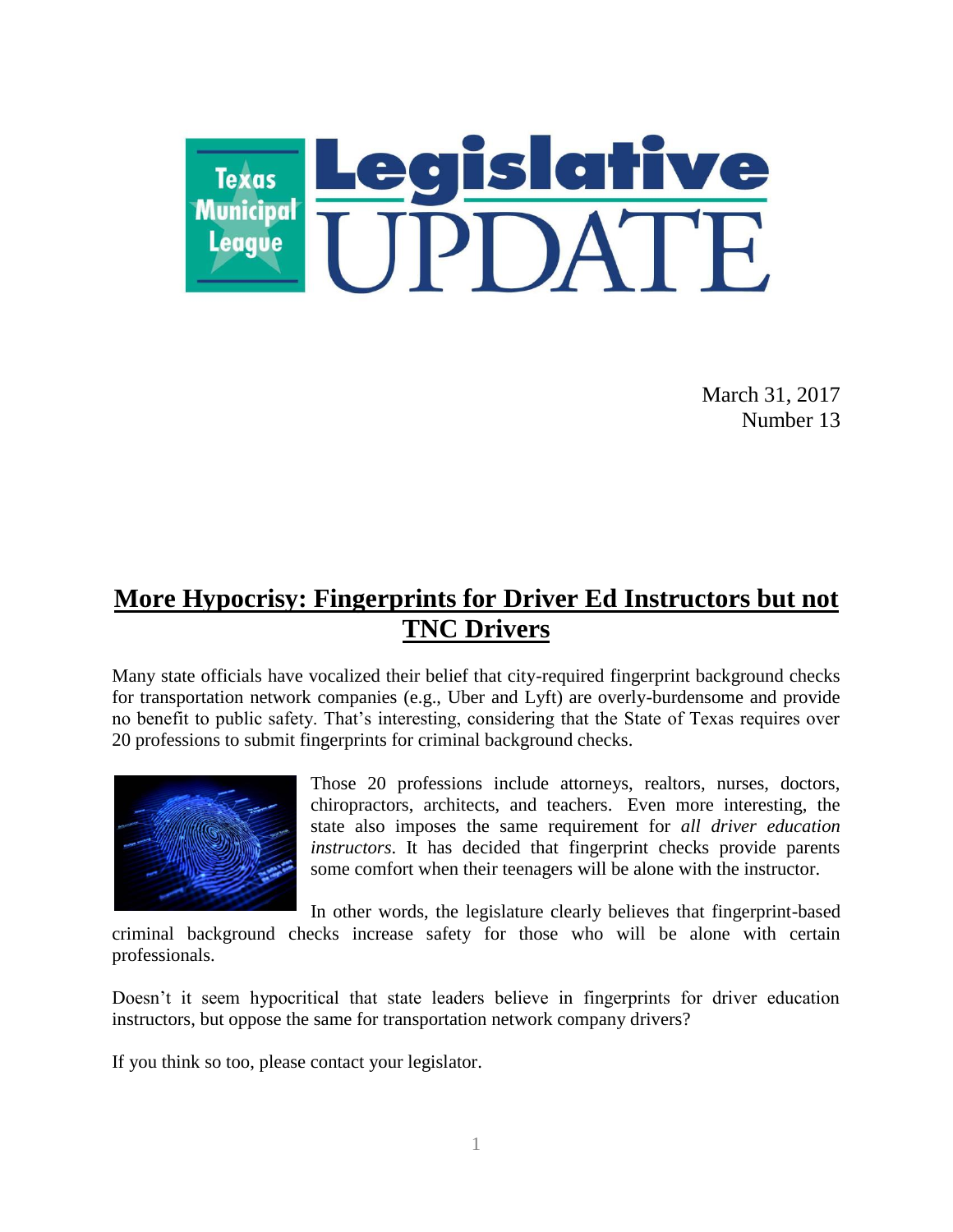### **Big Businesses Bite the Hand that Feeds Them**

Legislative leaders have recently told TML staff that large, industrial businesses are working aggressively behind the scenes in support of S.B. 2 and H.B. 15, bills that would impose state restrictions on the revenue and budgets of every city in the state. These industries are overlooking how heavily they rely on city services and infrastructure in the daily operations of their businesses – everything from police and fire protection for their offices and their employees to the roads they use to provide their services or move their goods. And many large businesses have received tax-related economic development incentives that directly benefit their bottom line.



If the city budget restrictions in S.B. 2 or H.B. 15 become law, they will limit the ability of cities to fund economic development projects, grant tax abatements to businesses, or make transportation improvements that benefit businesses.

City officials should immediately begin to discuss continued participation in economic development incentives, especially tax incentives, in light of the fact that some industries appear to be supporting budget restrictions on cities.

Large industries should also realize that economic development incentives are under direct attack by certain legislators as well. Historically, the League has been aligned with business in support of targeted incentives to create jobs and expand the Texas economy. That cooperation is threatened by business

support for restrictions on the property taxes that underlie such incentives.

The threat posed by possible passage of revenue caps by the legislature in the next two months should cause cities to consider placing on hold any action on granting incentives at least until the end of the Legislative session on May 29, 2017.

Any city that passes resolutions, moratoria, or takes other action regarding the granting of incentives in light of industry support for S.B. 2 and H.B. 15 should share those with Bill Longley, TML Legislative Counsel, at [bill@tml.org.](mailto:bill@tml.org)

#### **Significant Committee Actions**

**H.B. 53 (Romero)**, relating to settlement of claims and actions against a governmental unit. Reported from the House Committee on Judiciary and Civil Jurisprudence.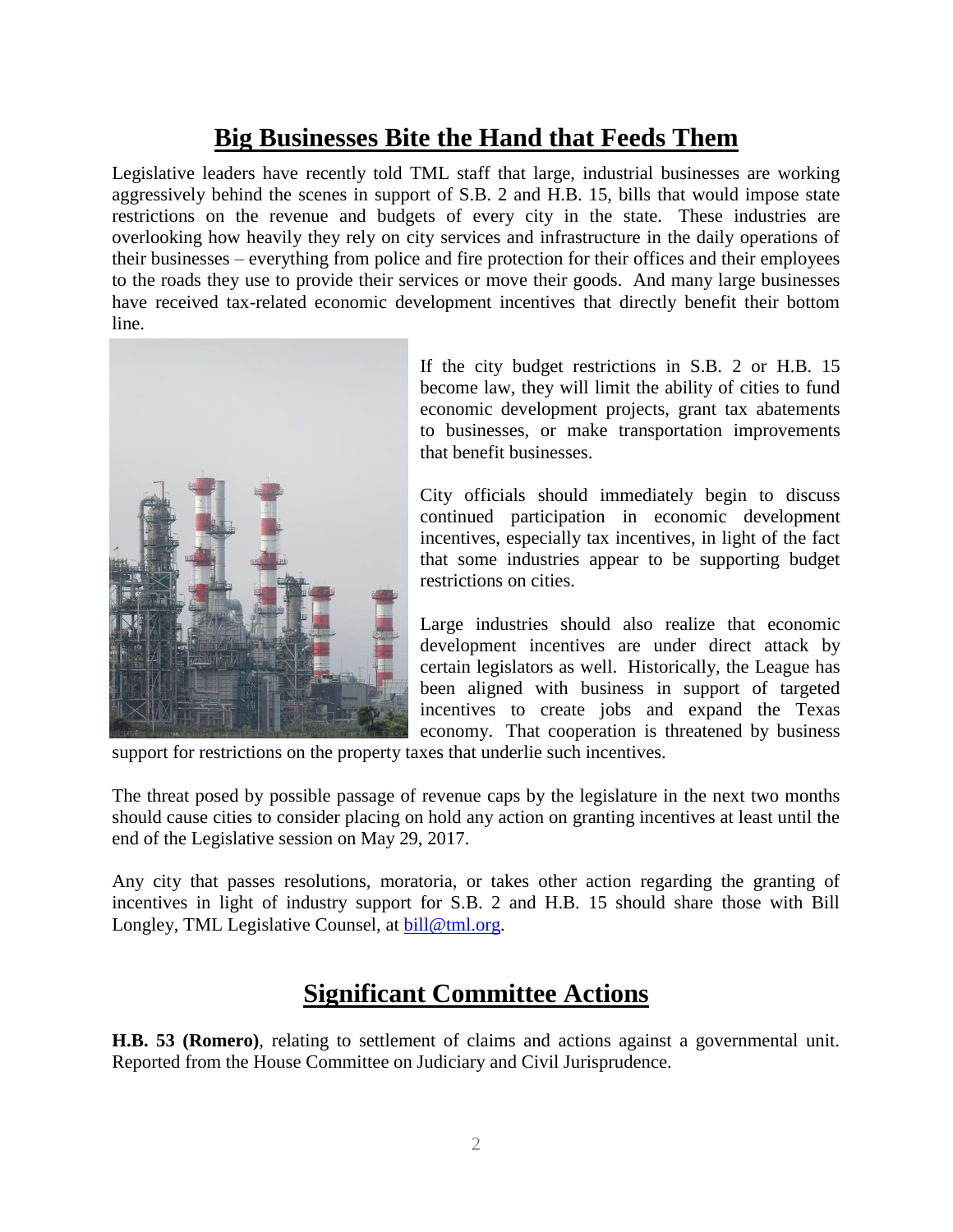**S.B. 91 (Hall)**, relating to the use of automatic license plate readers by a law enforcement agency. Reported from the Senate Criminal Justice Committee.

**S.B. 515 (V. Taylor)**, relating to the right of certain public officers to access public information, documents, records, and property. Reported from the Senate Business and Commerce Committee.

**S.B. 601 (Campbell)**, relating to authorizing an exemption for open-enrollment charter schools from certain municipal drainage requirements. Reported from the Senate Intergovernmental Relations Committee.

**S.B. 622 (Burton)**, relating to itemizing certain public notice expenditures in political subdivision budgets. Reported from the Senate Intergovernmental Relations Committee.

**S.B. 737 (Hancock)**, relating to requirements for new or increased municipal fees. Reported from the Senate Intergovernmental Relations Committee. As reported, this bill would, among other things: (1) require every city to establish and maintain an email notification service to which any person may electronically subscribe to receive information regarding new or increased city fees, chargers, assessments, or similar payments required by the city for a privilege, service authorization, permit, license, registration, certification, filing, or other municipal action or approval; (2) provide that a city's proposed budget that includes estimated revenue from a new fee or the increase of an existing fee must contain a cover page with the following statement in 18-point or larger type: "This budget includes estimated revenue from the following new or increased fees: (include a description of each new or increased fee, the dollar amount of each new fee, and the dollar amount of an percentage of increase of each increased fee); and (3) provide that adoption of a budget that includes estimated revenue from a new fee or the increase of an existing fee requires a separate vote of the governing body to ratify the use of that revenue, and the vote is in addition to and separate from the vote to adopt the budget or a vote to adopt or increase the fee.

#### **Significant Floor Actions**

**S.B. 5 (Huffman)**, relating to requiring a voter to present proof of identification. Passed the Senate.

**S.B. 312 (Nichols)**, relating to the continuation and functions of the Texas Department of Transportation. Passed the Senate.

**S.B. 407 (Watson)**, relating to the exception from disclosure under the public information law for information related to competition and bidding. Passed the Senate.

**S.B. 408 (Watson)**, relating to the definition of a governmental body for the purposes of the public information law. Passed the Senate.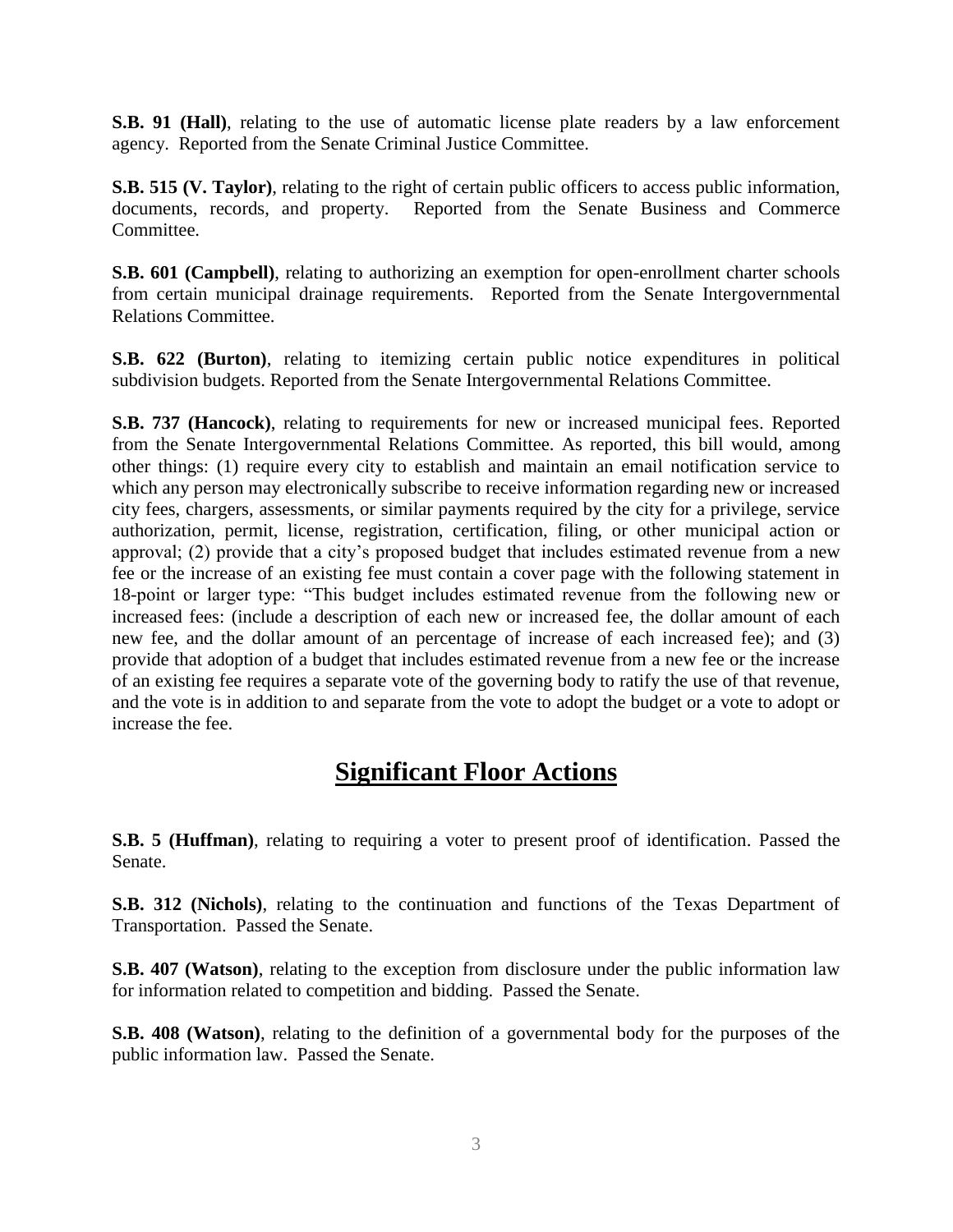# **City Officials Testify**

When the legislature is in session, nothing compares to the effectiveness of city officials testifying at the Capitol. City officials who take their time to travel to Austin to speak out on important city issues should be applauded by us all. The League extends its thanks to all those who have vigilantly represented cities during the legislative session.

- Agustin Garcia, City of Edinburg, Economic Development Corporation
- Arturo Rodriguez, City Attorney, City of Georgetown
- Carl Smith, Police Chief, City of Midlothian
- Curry H. Vogelsang, Jr., Councilmember, Town of Prosper
- Curtis Howard, Police Legal Advisor, City of Plano
- Dan Pope, Mayor, City of Lubbock
- Dominic Saleh, Sergeant, Plano Police Department
- Don Knight, Senior Assistant City Attorney, City of Dallas
- Douglas Wiersig, Director of Transportation and Public Works, City of Fort Worth
- E. Joyce Iyamu, City Attorney, City of Missouri City
- Gary Tittle, Assistant Chief of Police, Dallas Police Department
- Gregario Casar, Council Member, City of Austin
- Harlan Jefferson, Town Manager, Town of Prosper
- Hilary Shine, Public Relations Director, City of Killeen
- James Jones, San Antonio Police Department
- Jeff Coyle, Director of Government and Public Affairs, City of San Antonio
- Jessica Herrera, Economic Development Specialist, City of El Paso
- Jim Briggs, Utilities General Manager, City of Georgetown
- John Clement, Watershed Protection Department, City of Austin
- John Kroll, Councilmember, City of Dripping Springs
- Joseph Chesser, Director of Parks and Recreation, City of Sugar Land
- Keith Mars, City Arborist, City of Austin
- Kyle Halbert, Bryan Police Department
- Maher Maso, Mayor, City of Frisco
- Mark Bird, City Arborist, City of San Antonio
- Matt May, Captain, Houston Police Department
- Megan Howard, Houston Police Department
- Michael Kovacs, City Manager, City of Fate
- Nick Fehrenbach, Manager of Regulatory Affairs, City of Dallas
- Nicole Offerdahl, Plano Police Department
- Pete Vaky, Deputy City Attorney, City of Fort Worth
- Robert Hanna, City Manager, City of Abilene
- Ron Jensen, Mayor, City of Grand Prairie
- Ronald C. Lewis, City Attorney, City of Houston
- Sally Bakko, Legislative Coordinator, City of Galveston
- Sandy Greyson, Council Member, City of Dallas